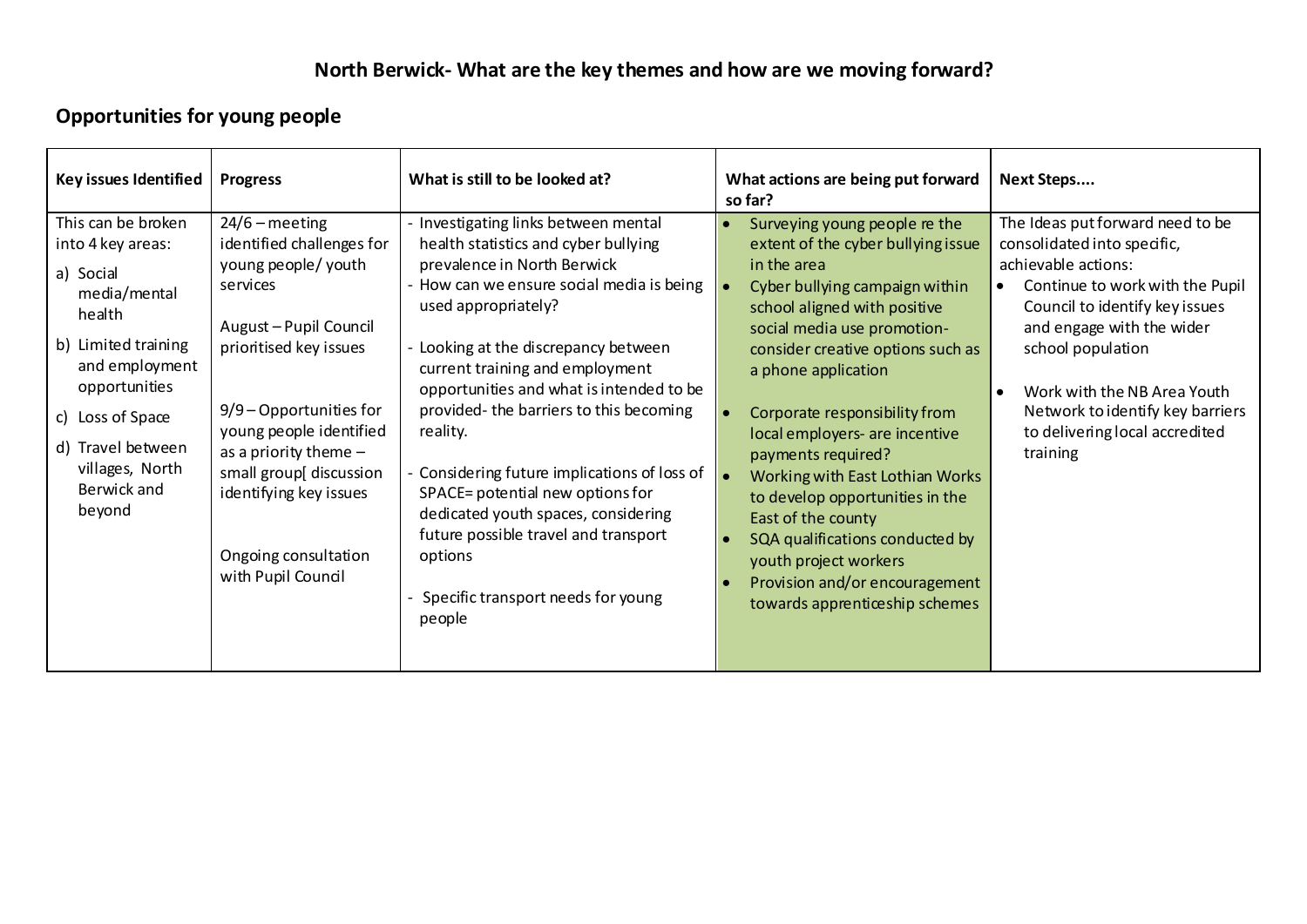#### **Travel and transport**

| Key issues Identified                                                                                                                                                                                                                                    | <b>Progress</b>                                                                                                                                                                                                                                                                                                                                                                                                                                     | What is still to be looked at /<br>looked at in more detail?                                                                                                                                                                                                                                                                                                                                                                                                                                                                                                                                                                                                           | What actions have been put forward so far?                                                                                                                                                                                                                                                                                                                                                                                                                                                                                                                                                                                                                                                                                                                                                                                                                                                                       | Next Steps                                                                                                                                                                                                                                                                                                                                                                                                                                                                                                                                                                                                                                                                    |
|----------------------------------------------------------------------------------------------------------------------------------------------------------------------------------------------------------------------------------------------------------|-----------------------------------------------------------------------------------------------------------------------------------------------------------------------------------------------------------------------------------------------------------------------------------------------------------------------------------------------------------------------------------------------------------------------------------------------------|------------------------------------------------------------------------------------------------------------------------------------------------------------------------------------------------------------------------------------------------------------------------------------------------------------------------------------------------------------------------------------------------------------------------------------------------------------------------------------------------------------------------------------------------------------------------------------------------------------------------------------------------------------------------|------------------------------------------------------------------------------------------------------------------------------------------------------------------------------------------------------------------------------------------------------------------------------------------------------------------------------------------------------------------------------------------------------------------------------------------------------------------------------------------------------------------------------------------------------------------------------------------------------------------------------------------------------------------------------------------------------------------------------------------------------------------------------------------------------------------------------------------------------------------------------------------------------------------|-------------------------------------------------------------------------------------------------------------------------------------------------------------------------------------------------------------------------------------------------------------------------------------------------------------------------------------------------------------------------------------------------------------------------------------------------------------------------------------------------------------------------------------------------------------------------------------------------------------------------------------------------------------------------------|
| a) Integration of<br>public transport -<br>lack of<br>synchronisation<br>between buses<br>and trains<br>b) Active transport-<br>more cycle paths<br>and walkways<br>c) Need for a co-<br>ordinated and<br>creative response<br>to community<br>transport | $24/6$ – meeting<br>identified travel and<br>transport as a key issue<br>9/9-initial small group<br>discussions identifying<br>the scope of the issue<br>Sept. / Oct.<br>-Staff making links<br>with the Community<br>Rail Partnership to map<br>the proposals in the<br>draft action plan against<br>issues identified<br>-staff liaising with core<br>path officers<br>- Staff mapping<br>community transport<br>provision across East<br>Lothian | • Difficulties highlighted for<br>safe travel for wheelchair<br>users (into Edinburgh) or<br>those who are partially<br>sighted<br>• Specific core path<br>requirements across the<br>area - including dual use<br>pavements<br>• Parking and congestion<br>issues in North Berwick<br>Town - and whether there<br>is a need for internal town<br>bus links and/or park and<br>ride/stride locations<br>$\bullet$ Hospital travel $-$ for<br>patients and visitors<br>(Haddington and<br>Edinburgh)<br>• Barriers to cyding to<br>school<br>• Road safety issues $-$<br>particularly on rural roads<br>• Increasing capacity of<br>trains at North Berwick<br>and Drem | Improvement in weekend services eg. Sunday<br>travel to Haddington<br>Town route painted on pavement Eg.<br>dedicated footpaths for children<br>More cycle paths and walkways- to school<br>and to Drem<br>Drem station= urgent improvements needed<br>here- significant barriers for those in a<br>wheelchair and elderly people.<br>Community Shopping bus service - to<br>Haddington and/or North Berwick<br>Need for public toilets at North Berwick<br>Station<br>North Berwick town bus service, no service<br>for new homes which may cause new<br>congestion.<br>The extension of the North Berwick Rail<br>station to accommodate longer trains<br>More policing for traffic- bringing back the<br>traffic wardens<br>The need for public toilets at the railway<br>station<br>The need for a personable ticket office as<br>opposed to solely automated ticket machines<br>and online ticket purchases | - Rationalise the range of<br>potential actions to identify and<br>prioritise realistic short /<br>medium and long term actions<br>- Consider Area Partnership<br>representative on the<br>Community Rail Partnership<br>Work with core path and cyde<br>$\overline{\phantom{0}}$<br>path officers at ELC to get a ward<br>wide update on planned / stalled<br>and proposed core paths<br>(induding maintenance needs)<br>Seek input to the Partnership on<br>$\equiv$<br>the Local Transport Strategy<br>before it is published for<br>consultation<br>- Consider establishing a<br><b>Community Transport working</b><br>group - with links across the<br>Area Partnerships |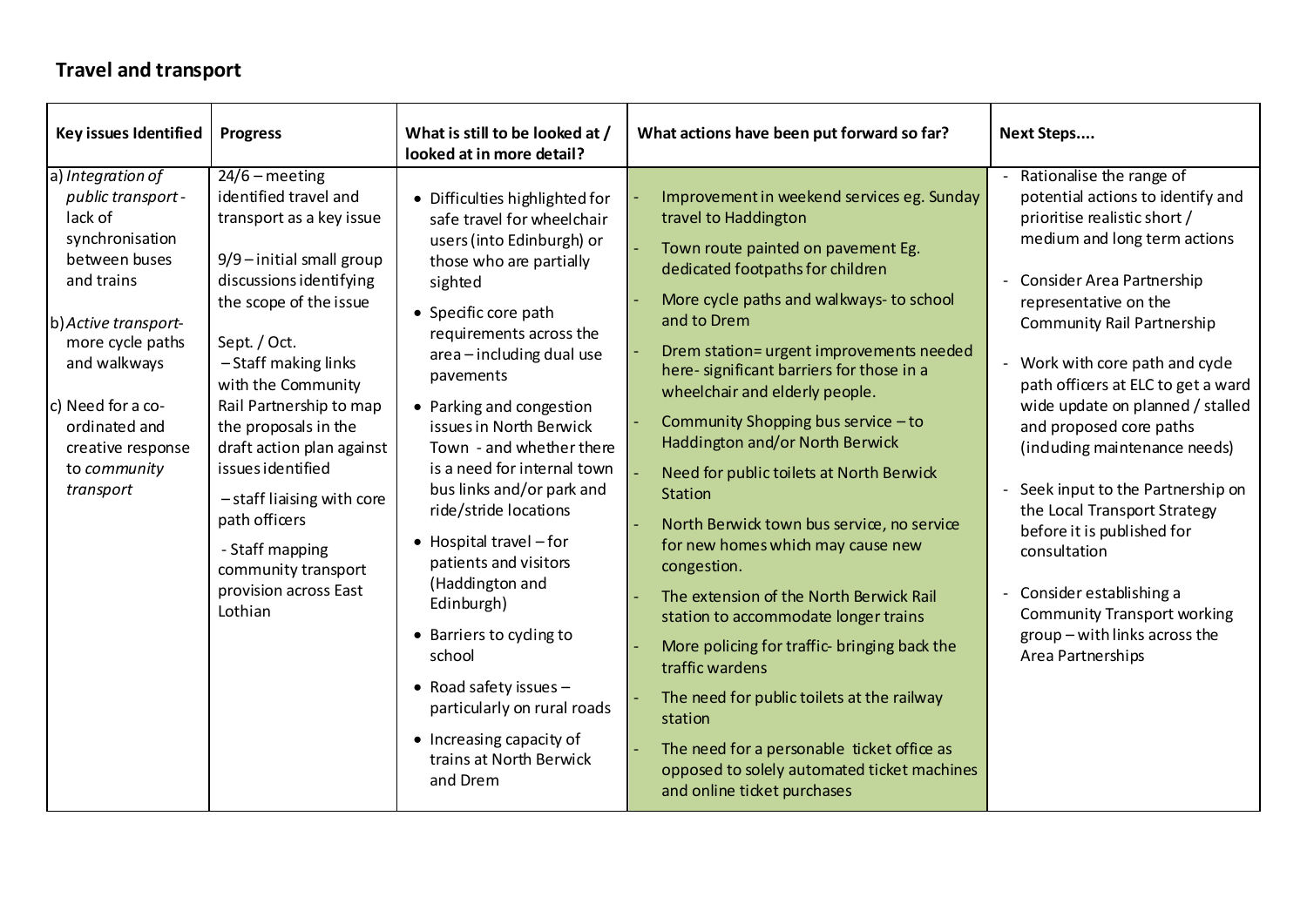#### **Sustainable Local Economies**

| Key issues Identified                                                                                                                                                                                                                                                                                                                                                                                                                                                                      | <b>Progress</b>                                                                                                                                                                                                                                                                                                                                                                                                                                               | What is still to be looked at /<br>looked at in more detail?                                                                                                                                                                                                                                                                                                                                                                                                                                                                                                                              | What actions have been put forward so far?                                                                                                                                                                                                                                                                                                                                                                                                                                                                                                                                                                                                                                                               | Next Steps                                                                                                                                                                                                                                                                                                                                                                                                                                                                                                              |
|--------------------------------------------------------------------------------------------------------------------------------------------------------------------------------------------------------------------------------------------------------------------------------------------------------------------------------------------------------------------------------------------------------------------------------------------------------------------------------------------|---------------------------------------------------------------------------------------------------------------------------------------------------------------------------------------------------------------------------------------------------------------------------------------------------------------------------------------------------------------------------------------------------------------------------------------------------------------|-------------------------------------------------------------------------------------------------------------------------------------------------------------------------------------------------------------------------------------------------------------------------------------------------------------------------------------------------------------------------------------------------------------------------------------------------------------------------------------------------------------------------------------------------------------------------------------------|----------------------------------------------------------------------------------------------------------------------------------------------------------------------------------------------------------------------------------------------------------------------------------------------------------------------------------------------------------------------------------------------------------------------------------------------------------------------------------------------------------------------------------------------------------------------------------------------------------------------------------------------------------------------------------------------------------|-------------------------------------------------------------------------------------------------------------------------------------------------------------------------------------------------------------------------------------------------------------------------------------------------------------------------------------------------------------------------------------------------------------------------------------------------------------------------------------------------------------------------|
| *The goal to improve<br>the potential for<br>local employment<br>and reduce the<br>need to commute<br>outside the area<br><i>*Tourist information</i><br>required<br>*Business<br>Association not<br>active enough<br>*The impact of<br>future major<br>developments in<br>East Lothian<br>*Aberlady shop and<br>restaurants<br>*Some areas-<br>peripheral;<br>Lochbridge for<br>example are not<br>thriving and well<br>maintained<br>*Dirleton-having<br>difficulty sustaining a<br>shop | 24/6- meeting identified<br>sustainable local<br>economies as a key<br>issue<br>9/9-AP prioritised<br>sustainable local<br>economies 3rd out of 8<br>28/10-AP took part in<br>brainstorming task,<br>recording what the key<br>issues are and what<br>areas are potentially yet<br>to be investigated.<br>Significant cross-over<br>with this theme and<br>MIR- will have high<br>relevance to public<br>consultation event for<br>NB scheduled<br>4/12/2014. | A vision for High Street is<br>required; local people,<br>visitors- or balance.<br>Exactly what opportunities<br>$\bullet$<br>exist for social enterprises<br>and businesses to connect<br>and can we encourage<br>more?<br>Exactly what commercial<br>$\bullet$<br>space is available/existing<br>and what costs?<br>How to encourage 'micro'<br>Businesses, small start-up's  <br>and low impact businesses<br>that can offer meaningful<br>employment for all<br>What financial incentives<br>$\bullet$<br>exist for landlords etc to<br>maintain<br>commercial/business<br>properties | Encourage social enterprise and innovation<br>Affordable rents/rate for shops and<br>$\bullet$<br>businesses, affordable office space<br>Provision of town centre office space for<br><b>SMBs</b><br>Need accessible and affordable start-up funds<br>$\bullet$<br>for small businesses to develop properly<br>Training and employment opportunities for<br>$\bullet$<br>young people<br>A tourist office to promote tourism<br>$\bullet$<br>Improved night transport options<br>Help people work in East Lothian (not<br>Edinburgh)- Broadband-increasing speed and<br>reliability<br>Creative EDU thinking for innovative<br>$\bullet$<br>enterprise, for example, East Links Country<br>park, Why Not | Consider potential implications<br>(both positive and negative) of<br>MIR- opportunity to feed back<br>issues in consultation process as<br>well as tie in with local Area Plan<br>Work with the other Area<br>Partnerships coving rural /<br>broadband 'not spots' to<br>demonstrate the demand for<br>services in the area with the<br>intent of working with<br>Community broadband Scotland<br>towards and aggregated<br>solution.<br>Identify and prioritise realistic<br>short / medium and long term<br>actions. |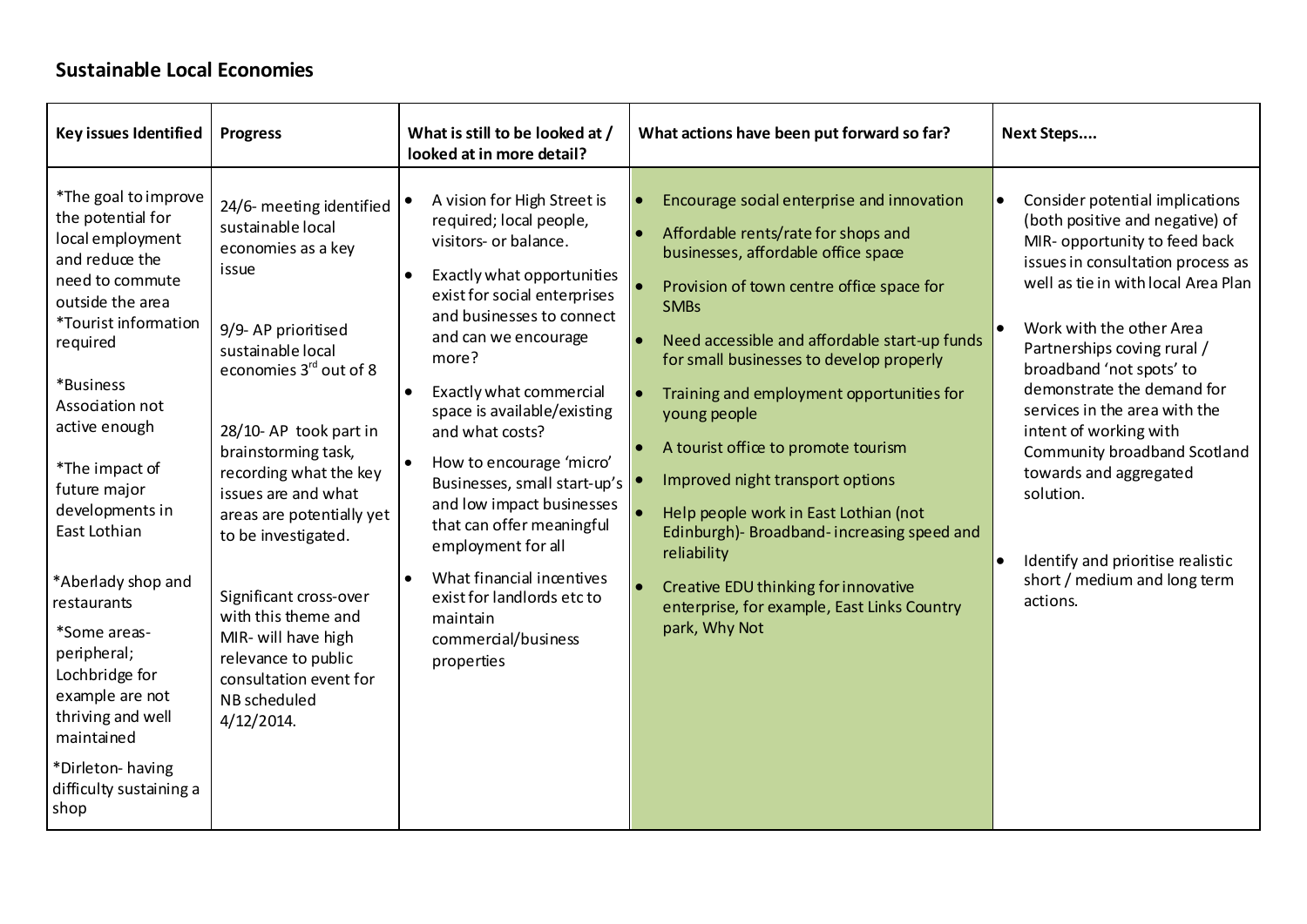## **Localising services**

| Key issues Identified                                                                                                                                        | <b>Progress</b>                                                                                                                                                                                                                                                                                            | What is still to be looked at /<br>looked at in more detail?                                                                                                                                                                                                                                                                                                                                                                                                                                                                                                                              | What actions have been put forward so far? | Next Steps                                                                                                                                                                                                                                                                                                                                                                                                                                                                           |
|--------------------------------------------------------------------------------------------------------------------------------------------------------------|------------------------------------------------------------------------------------------------------------------------------------------------------------------------------------------------------------------------------------------------------------------------------------------------------------|-------------------------------------------------------------------------------------------------------------------------------------------------------------------------------------------------------------------------------------------------------------------------------------------------------------------------------------------------------------------------------------------------------------------------------------------------------------------------------------------------------------------------------------------------------------------------------------------|--------------------------------------------|--------------------------------------------------------------------------------------------------------------------------------------------------------------------------------------------------------------------------------------------------------------------------------------------------------------------------------------------------------------------------------------------------------------------------------------------------------------------------------------|
| *The need to move<br>services, particularly<br>those in relation to<br>health and mental<br>health, closer to the<br>people they are<br>designed to benefit. | 24/6- meeting identified<br>localising services as a<br>key issue<br>9/9- AP prioritised local<br>services 4 <sup>th</sup> of out 8<br>Potential significant<br>cross-over with both<br>MIR and Health and<br>Social Care Integration=<br>incorporation of both in<br>moving critical in<br>moving forward | Identify existing specific<br>$\bullet$<br>services that require<br>decentralisation, as well as<br>gaps that present<br>opportunities for the<br>establishment of new<br>services<br>Identify the specific role<br>$\bullet$<br>that community transport<br>could play in addressing<br>this key area<br>How could improved public<br>transport assist?<br>How could the Strategic<br>$\bullet$<br>Plan of the new Health and<br>Social Care Integration be<br>enhanced to provide more<br>closer, more accessible,<br>seamless healthcare, social<br>care and mental health<br>support? |                                            | NB Health and Social Care<br>Integration consultation on 25 <sup>th</sup><br>November-AP to provide<br>feedback and contribute areas<br>of need for consideration for<br>inclusion in Strategic Plan if not<br>already addressed.<br>NBC MIR public consultation<br>I۰<br>event 4 <sup>th</sup> December-consider<br>cross-over and/or potential<br>conflict with issues raised in MIR<br>Identify and prioritise realistic<br>$\bullet$<br>short / medium and long term<br>actions. |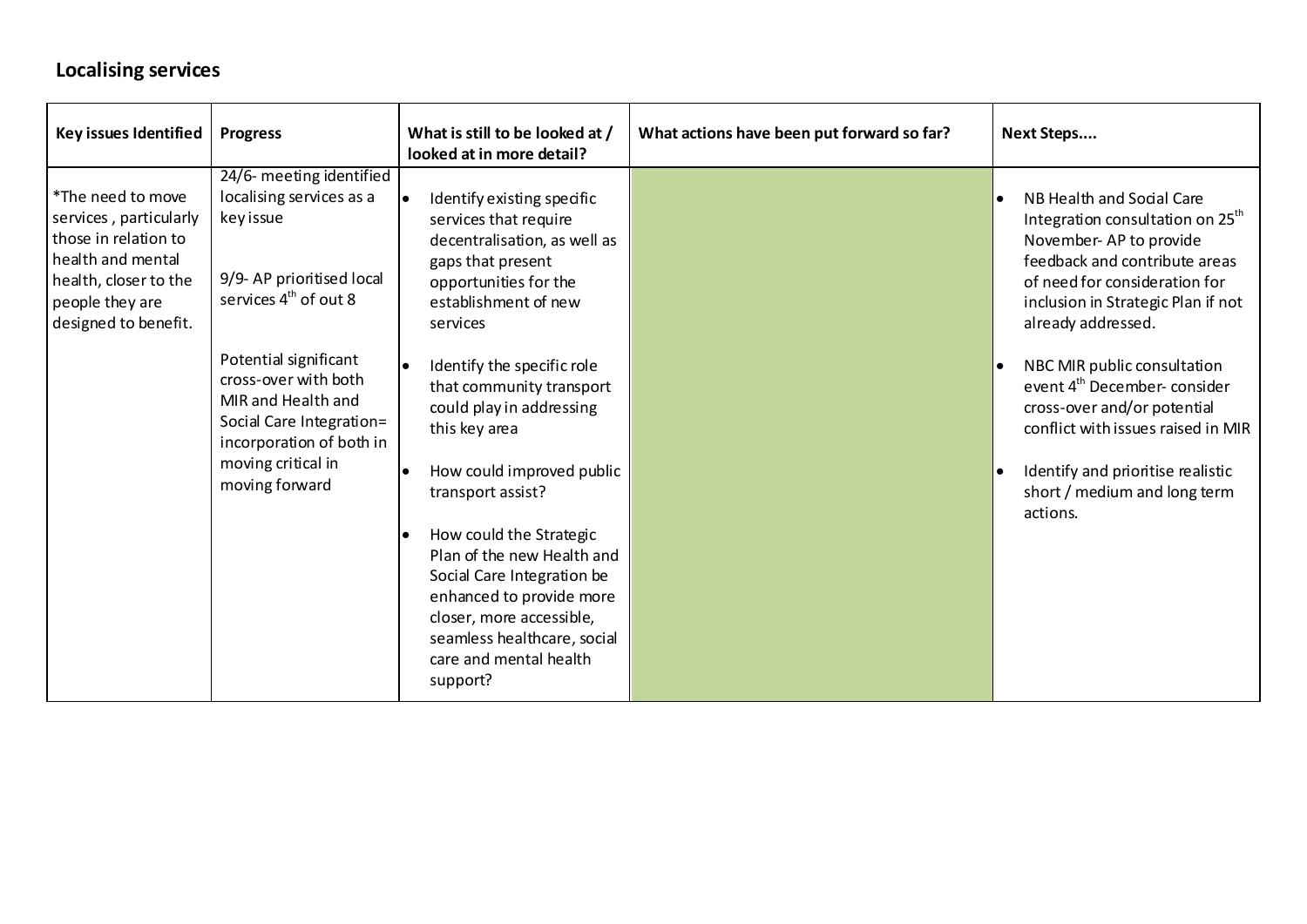# **Increasing Older Population**

| Key issues Identified                                                                | <b>Progress</b>                                                                                                                                                                                                                                                | What is still to be looked at?                                                                                                                                                                                                                                                                                                                                                                                                                                                                                                                           | What actions are being put forward<br>so far?                                                               | Next Steps                                                                                                |
|--------------------------------------------------------------------------------------|----------------------------------------------------------------------------------------------------------------------------------------------------------------------------------------------------------------------------------------------------------------|----------------------------------------------------------------------------------------------------------------------------------------------------------------------------------------------------------------------------------------------------------------------------------------------------------------------------------------------------------------------------------------------------------------------------------------------------------------------------------------------------------------------------------------------------------|-------------------------------------------------------------------------------------------------------------|-----------------------------------------------------------------------------------------------------------|
| The number of aged<br>people in the area<br>presents challenges<br>and opportunities | $24/6$ – meeting<br>identified that the<br>higher proportion of<br>older people in the<br>community meant there<br>were specific local<br>issues here<br>$9/9$ – initial small group<br>discussions began<br>looking at the range of<br>issues this brought up | Map and test service provision $-$<br>existing and expected-investigate<br>where pressures may be<br>Explore opportunities for social<br>$\bullet$<br>enterprises in the social care field,<br>opportunities that, in turn, can create<br>suitable local employment<br>Discrepancies in funding and<br>arrangements between Day Centres in<br>the ward<br>Is this an issue that should be looked at<br>under the broader theme of health<br>inequalities<br>Impact of changing provisions and the<br>uncertainty regarding the future of the<br>Edington | Develop community strategies=<br>Dementia Initiative<br>Increase number of, and scope<br>of volunteer roles | Ideas need to be put into specific<br>action plans- short-term and long-<br>term and feasibility assessed |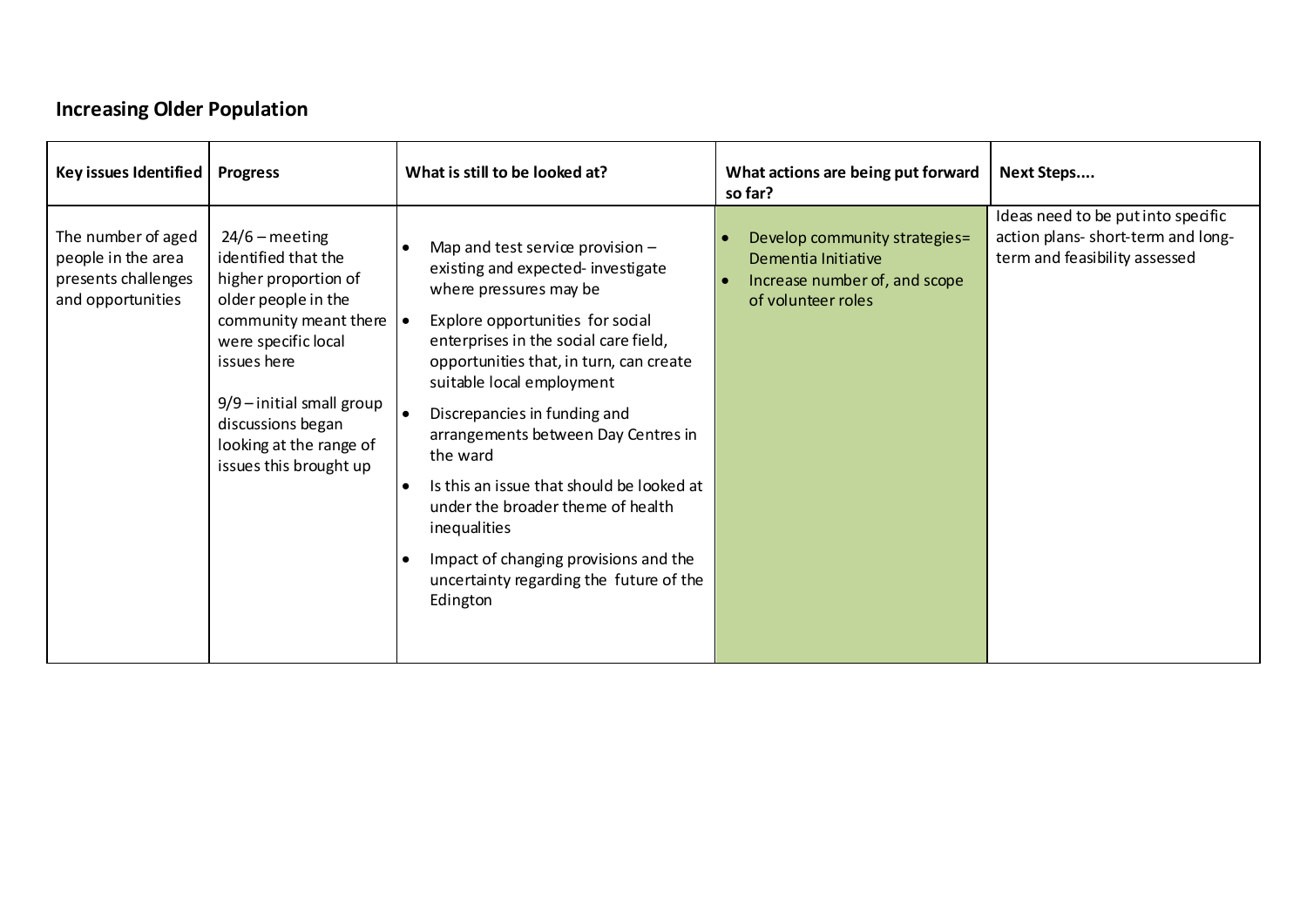#### **Greenspace and the environment**

| Key issues Identified                                                                                                                                                  | <b>Progress</b>                                                                                                                                                                                                                                                                                                                                                                                                                                                                                                                                                                                                                                                                              | What is still to be looked at?                                                                                                                                                                                                                                                                   | What actions are being put forward<br>so far? | <b>Next Steps</b>                                                                                                                                                                                                                                                                                                                                                                                                                                          |
|------------------------------------------------------------------------------------------------------------------------------------------------------------------------|----------------------------------------------------------------------------------------------------------------------------------------------------------------------------------------------------------------------------------------------------------------------------------------------------------------------------------------------------------------------------------------------------------------------------------------------------------------------------------------------------------------------------------------------------------------------------------------------------------------------------------------------------------------------------------------------|--------------------------------------------------------------------------------------------------------------------------------------------------------------------------------------------------------------------------------------------------------------------------------------------------|-----------------------------------------------|------------------------------------------------------------------------------------------------------------------------------------------------------------------------------------------------------------------------------------------------------------------------------------------------------------------------------------------------------------------------------------------------------------------------------------------------------------|
| *Beach accessibility<br>for the elderly and<br>disabled<br>*Coastal and Beach<br>Erosion<br>*Maintaining<br>extensive parks and<br>green spaces<br>*Dog fouling issues | 24/6- Greenspace and<br>the environment<br>identified as a 'unique<br>selling point' of this<br>ward, the quality of the<br>natural environment<br>highly valued by this<br>community- hence, the<br>protection,<br>maintenance and<br>enhancement identified<br>as critical issue<br>particularly in balancing<br>with potential pressures<br>for new developments.<br>28/10- Current<br>issues/areas of concern<br>brainstormed by the AP,<br>and areas have been<br>identified for further<br>investigation or<br>clarification.<br>4/12-NB MIR Public<br>Consultation event-<br>opportunity here to<br>gain more<br>understanding of<br>proposed developments<br>and to provide feedback | What are potential environmental<br>impacts of proposed Cockenzie<br>development?<br>How to plan for adequate green<br>space with consideration of new<br>housing developments- achieving<br>this balance.<br>What willingness is there in the<br>community to adopt a more<br>"green" approach? | Beach and 'all-terrain'<br>wheelchairs        | 4/12-NB MIR Public<br>Consultation event- opportunity<br>here to gain more<br>understanding of proposed<br>developments and resulting<br>implication on greenspace and<br>environment as well as chance<br>to feedback on these.<br>Specific areas of concern must<br>be identified and prioritised,<br>and ideas moving forward need<br>to be consolidated into short-<br>term and long-term action plans<br>to ultimately be tied into the<br>Area Plan. |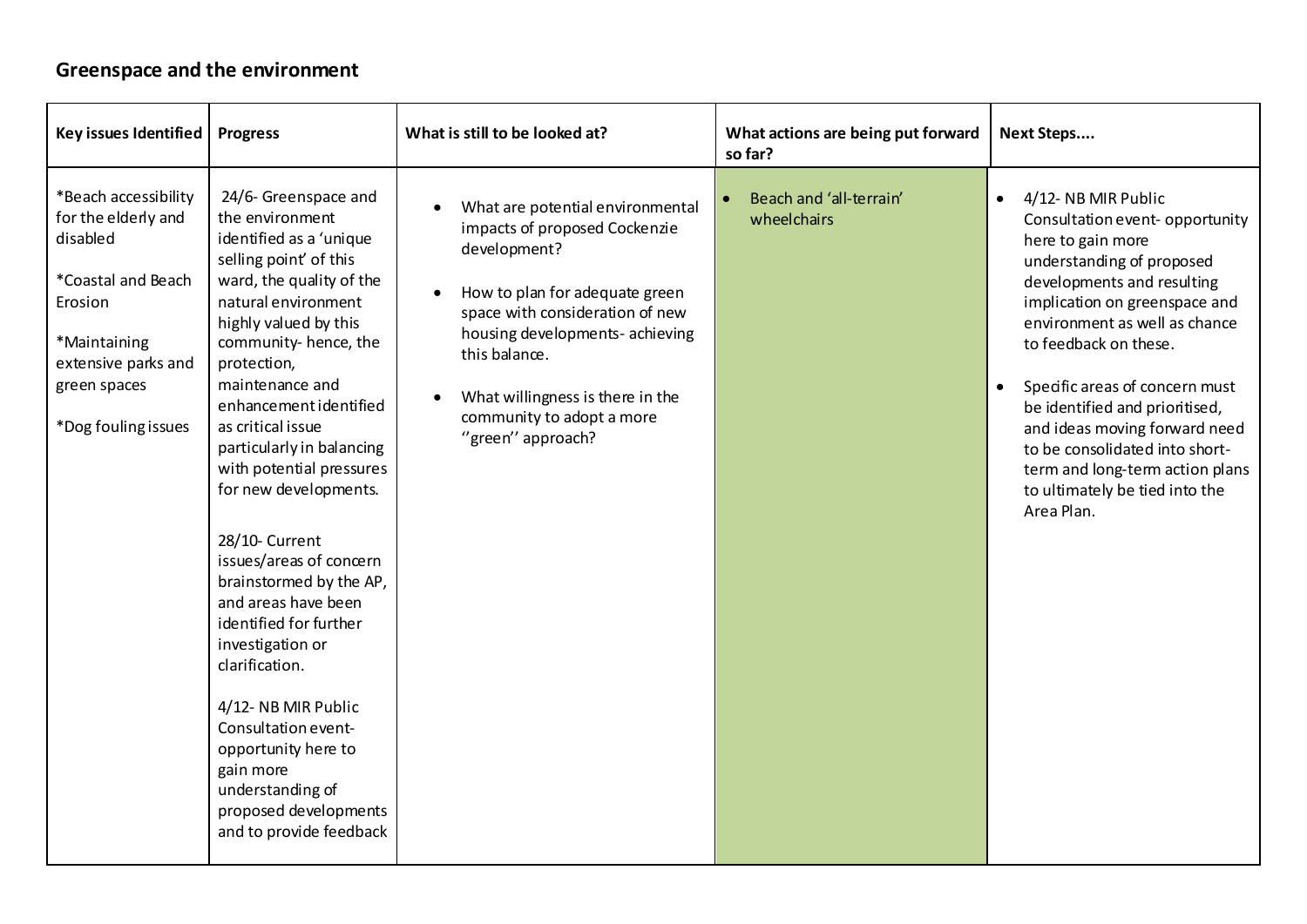## **Access to affordable housing**

| Key issues Identified                                                                                                                                                                                                                                                                                                                                                                                                                                                                                          | <b>Progress</b>                                                                                                                                                                                                                                                                                                                                                                                                                                                                                     | What is still to be looked at?                                                                                                                                                                                                                                                                                                                                                                                                                                                                                                                                                    | What actions are being put forward<br>so far?      | <b>Next Steps</b>                                                                                                                                                                                                                                                                                                                         |
|----------------------------------------------------------------------------------------------------------------------------------------------------------------------------------------------------------------------------------------------------------------------------------------------------------------------------------------------------------------------------------------------------------------------------------------------------------------------------------------------------------------|-----------------------------------------------------------------------------------------------------------------------------------------------------------------------------------------------------------------------------------------------------------------------------------------------------------------------------------------------------------------------------------------------------------------------------------------------------------------------------------------------------|-----------------------------------------------------------------------------------------------------------------------------------------------------------------------------------------------------------------------------------------------------------------------------------------------------------------------------------------------------------------------------------------------------------------------------------------------------------------------------------------------------------------------------------------------------------------------------------|----------------------------------------------------|-------------------------------------------------------------------------------------------------------------------------------------------------------------------------------------------------------------------------------------------------------------------------------------------------------------------------------------------|
| *Very limited<br>number of local<br>affordable houses-<br>developments<br>appear to be<br>consistently in high<br>price-range<br>*Local, affordable<br>housing should be<br>made available for<br>current residents or<br>those presently<br>working in area<br>*Concern that<br>developers do not<br>have allowances for<br>affordable housing<br>*Allow local<br>connection for social<br>support<br>*Remembering to<br>build a community,<br>not just houses (a<br>tendency for<br>'homogenous<br>ghettos') | 24/6-Access to<br>affordable housing<br>identified as a key issue.<br>28/10-AP took part in<br>brainstorming task to<br>identify specific issues<br>or areas of concern and<br>gaps in knowledge<br>which require further<br>investigation<br>4/12-NB MIR Public<br>Consultation event-<br>significant opportunity<br>here to be briefed on<br>proposed housing<br>developments and<br>understand rationale<br>behind housing plans,<br>but also to feedback<br>concerns or potential<br>new ideas. | How can the demand for more<br>housing be balanced with pressures<br>on services and the desire to maintain<br>the character of the town and villages<br>in the area?<br>What can be done to ensure existing<br>housing stock (social, owner<br>occupied, and rented) remains<br>accessible to local families?<br>How much sway do the residents<br>themselves have in setting the prices<br>of an affordable house?<br>If we build/develop affordable<br>$\bullet$<br>housing: will the transport links exist?<br>Consider type of housing required;<br>one, two, three bedrooms | An establishment of a local<br>housing association | 4/12-NB MIR Public<br>$\bullet$<br>Consultation event-significant<br>opportunity here to be briefed<br>on proposed housing<br>developments and understand<br>rationale behind housing plans,<br>but also to feedback concerns or<br>potential new ideas.<br>Identify and prioritise realistic<br>short / medium and long term<br>actions. |